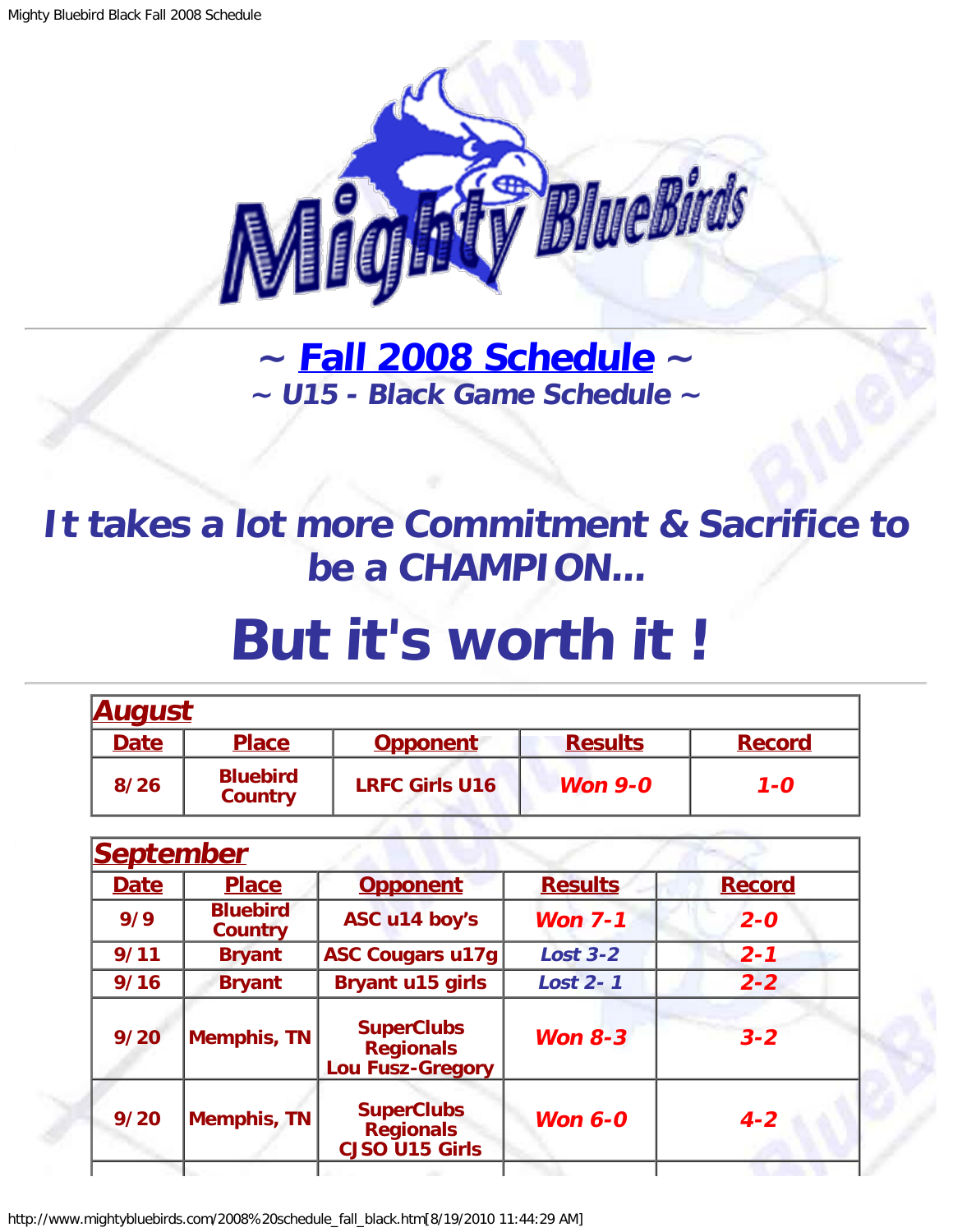| 9/21 | Memphis, TN | <b>SuperClubs</b><br><b>Regionals</b><br><b>Huntsville SC</b><br>Samba 94 Blue | Won $4-0$                                                                           | $5 - 2$ |
|------|-------------|--------------------------------------------------------------------------------|-------------------------------------------------------------------------------------|---------|
| 9/21 | Memphis, TN | <b>SuperClubs</b><br><b>Regionals</b><br><b>Lobos 95 Blue</b>                  | Won $4-1$<br>$U - 15$<br><b>SuperClubs</b><br><b>Tournament</b><br><b>Champions</b> | $6 - 2$ |

| <b>October</b> |                     |                                                                  |                                                                                   |               |  |
|----------------|---------------------|------------------------------------------------------------------|-----------------------------------------------------------------------------------|---------------|--|
| <b>Date</b>    | <b>Place</b>        | <b>Opponent</b>                                                  | <b>Results</b>                                                                    | <b>Record</b> |  |
| 10/11          | <b>Fayetteville</b> | <b>Ozark Cup</b><br><b>Russellville</b><br><b>Hurricanes '94</b> | Won $4-1$                                                                         | $7 - 2$       |  |
| 10/11          | <b>Fayetteville</b> | <b>Ozark Cup</b><br><b>Express U15 Girls</b>                     | <b>Won 5-0</b>                                                                    | $8 - 2$       |  |
| 10/12          | <b>Fayetteville</b> | <b>Ozark Cup</b><br><b>NWAL Strikers</b><br>94                   | Won $4-1$                                                                         | $9 - 2$       |  |
| 10/12          | <b>Fayetteville</b> | <b>Ozark Cup</b><br><b>Ingram Comets</b><br>FC '94 Girls         | Won $4-1$<br>$U-15$<br><b>Ozark Cup</b><br><b>Tournament</b><br><b>Champions</b>  | $10 - 2$      |  |
| 10/25          | <b>Memphis</b>      | <b>Wolf River</b><br><b>O'Fallon United</b><br><b>West</b>       | <b>Won 10-0</b>                                                                   | $11 - 2$      |  |
| 10/25          | <b>Memphis</b>      | <b>Wolf River</b><br><b>Huntsville SC</b><br>Samba 94 Blue       | Won $3-0$                                                                         | $12 - 2$      |  |
| 10/26          | <b>Memphis</b>      | <b>Wolf River</b><br><b>Elite St. Louis FC</b><br><b>Storm</b>   | <b>Won 2-1</b>                                                                    | $13 - 2$      |  |
| 10/26          | <b>Memphis</b>      | <b>Wolf River</b><br><b>Bryant Blitz 94</b>                      | Won $2-0$<br>$U-15$<br><b>Wolf River</b><br><b>Tournament</b><br><b>Champions</b> | $14 - 2$      |  |

**[Return to the top](#page-0-1)**

http://www.mightybluebirds.com/2008%20schedule\_fall\_black.htm[8/19/2010 11:44:29 AM]